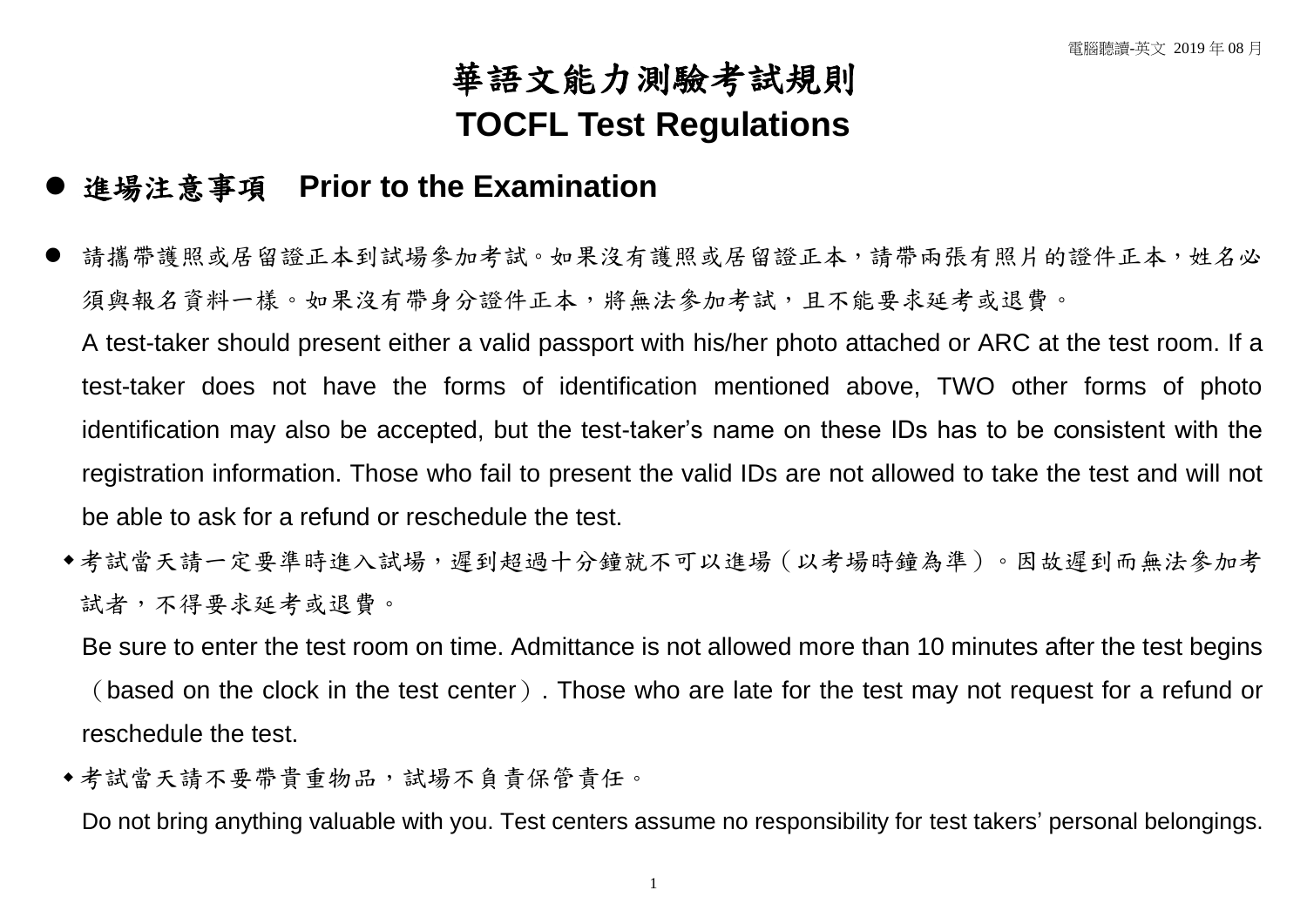進入試場前,請關閉行動電話及相關電子產品,並取消鬧鈴設定。

Before entering the test room, please turn off your cell phone, alarm clock settings and any other electronic devices.

- ◆進入試場前,請先查看試場門口的座號表,確定自己的座位號碼,並按照座位號碼入座。 Look up for your seat number on the seating arrangement sheet on the door before entering the test room. Sit in your assigned seat.
- 除了身分證件和應試用品以外,隨身物品請放在指定的地方,不可以放在座位四周。 Personal items other than your Photo ID and stationery are not allowed on the desktop. All your personal items must be put away at the front of the test room.
- 試場內不能吸煙、飲食、嚼食口香糖或攜帶飲料及白開水入座。 There is no smoking, drinking, eating, chewing gum or water in the test room.

## **●考試期間注意事項 During the Test Session**

◆入座後,請將身分證件放在桌上,並檢查考試文件上的個人資料是否正確,如果有錯誤,請在點名時跟監試人 員反應。

Your photo ID will be checked before you are admitted. After you are seated, please put your photo ID on the desktop and check if your personal information on the test document is correct. If any information is incorrect or missing, please inform the test proctors when they take attendance.

◆已經進入試場參加考試的考生,必須等到閱讀測驗說明影片開始後,才能夠去洗手間或交卷。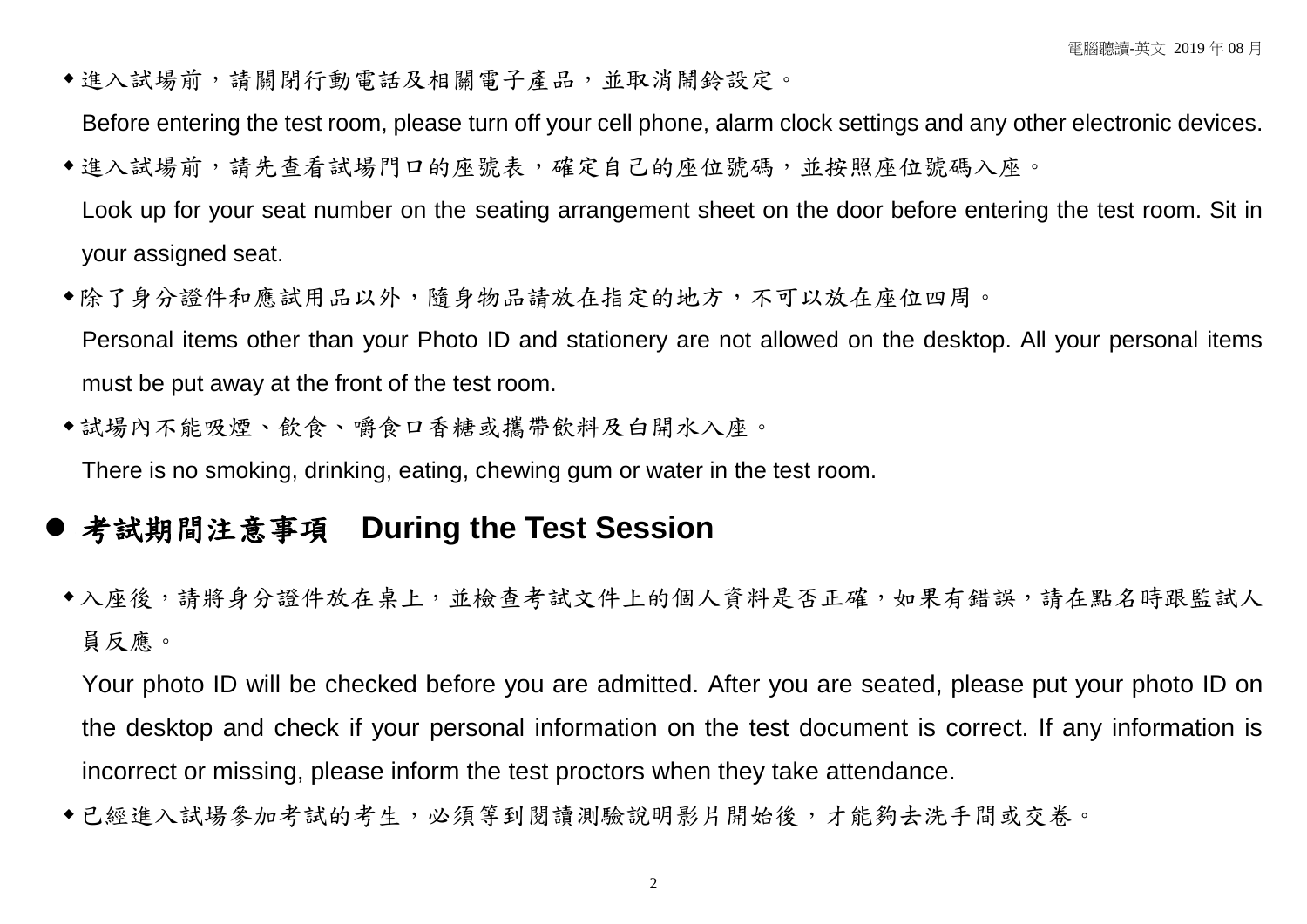You may submit your answers to finish the test or go to the rest room only after the reading instructions started playing.

◆測驗中沒有休息時間,如果因為身體不舒服或是要去洗手間,造成測驗時間不夠,也必須在規定的考試時間內 結束考試。

No breaks are given during the test. You are required to finish the test in time even if you are permitted to leave the test room for special reasons.

- 考試時,行動電話及相關電子產品不可以發出任何聲音或振動,如果有違規情況,將取消考試資格。 If your cell phone or any other electronic devices ring, vibrate, or make any noise during the test, you will not receive any scores for this test.
- 考生不可以左顧右盼、相互交談,影響考試秩序將取消考試資格。

Do not look around, discuss test content, make noise or cause any disturbance during the test session. Or you will not receive any scores for this test.

- 若發現有人頂替代考,考生與代考者,會被要求離開試場並取消考試資格,二年內不得再報名參加本測驗。 If you attempt to take the test for someone else or have someone take the test for you, both of you will be dismissed from the test room and will not receive any scores for this test. Moreover, both of you may not be able to attend the TOCFL test in the next 2 years.
- 考試時,嚴格禁止以文字、錄音或其他形式,複製考試內容,如果有違規情況,會被要求離開試場並取消考試 資格,二年內不得再報名參加本測驗。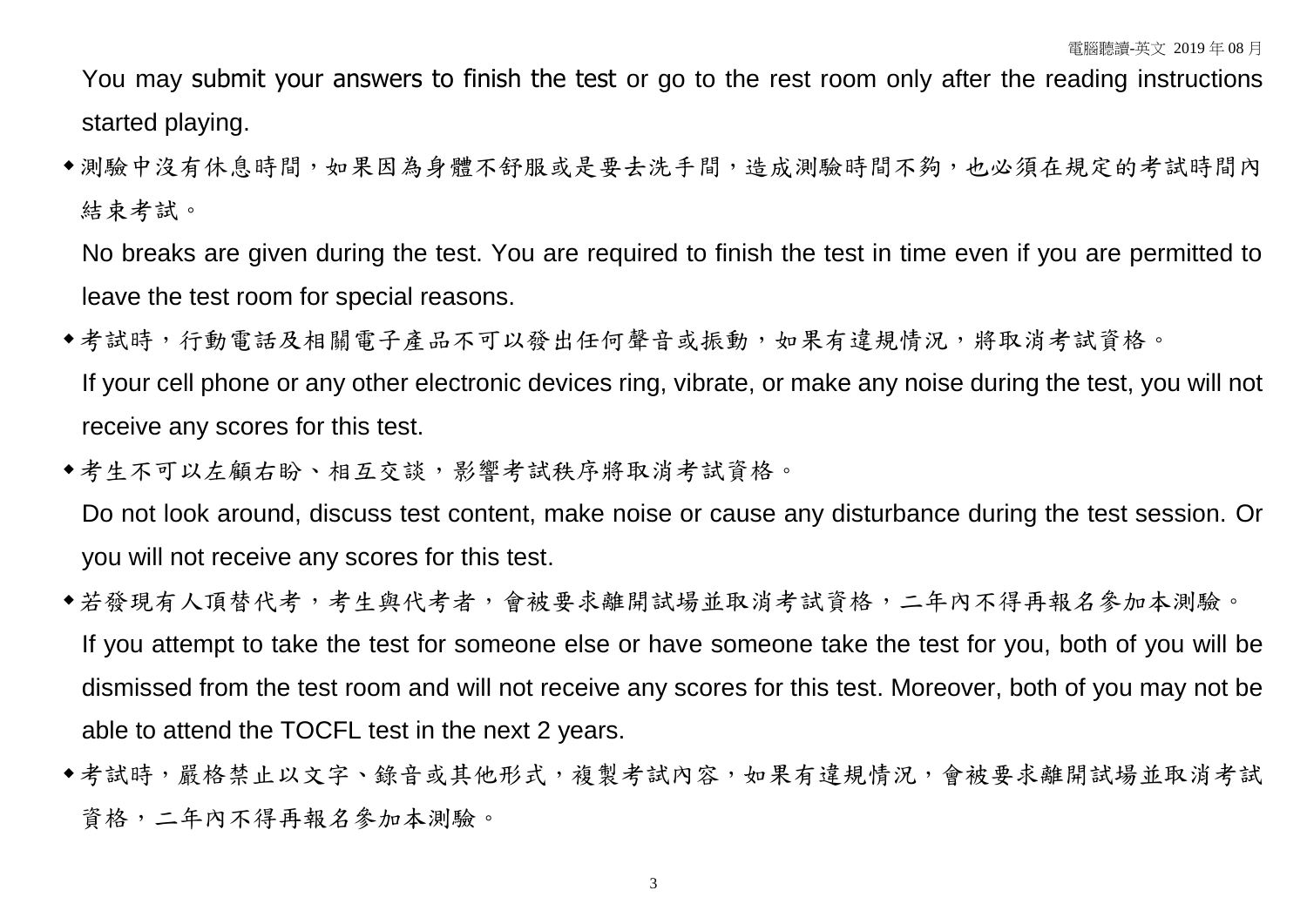It is not allowed to copy the test content by transcribing, recording or any other format during the test. If you do so, you will be dismissed from the test room and will not receive any scores for this test. Moreover, you may not be able to attend the TOCFL test in the next 2 years.

- 考生如有作弊或其他違規情況,或有不服監試人員指示者,監試人員可以要求考生離開試場並取消考試資格。 If you fail to comply with the test regulations or the test **proctor** 's directions, you will be dismissed from the test room and will not receive any scores for this test.
- 華語文能力測驗採電腦考試,測驗中途若發生網路中斷、電腦故障或人為操作不當等,造成題目無法完 整播放呈現、跳題、測驗系統暫停或登出之情形,考生應立即舉手通知監試人員處理,請考生於現場稍 待,勿自行離開,並配合監試人員之處理方式。待問題排除後,重新以考生專屬測驗帳號,或監考人員 提供之備用帳號登入後,即可接續先前測驗進度,繼續完成測驗,並不影響先前成績計算,考生不得以 測驗中斷為由向本會或監考人員請求重測、退費、損害賠償或為其他請求或任何主張。 In case of any technical problems that arise during the computerized Test of Chinese as a Foreign Language, e.g. disconnection from the Internet, the computer malfunctions, or human operational errors,

the test-taker should immediately notify the test proctor for assistance. The test-taker should remain at the test site, and follow the directions of the test proctor while the problem is being solved. Upon the solution of the problem, the test taker can, by logging in again with either the original test ID or a backup login ID provided by the test proctor, resume the test at the point where the interruption occurred. The test result will

4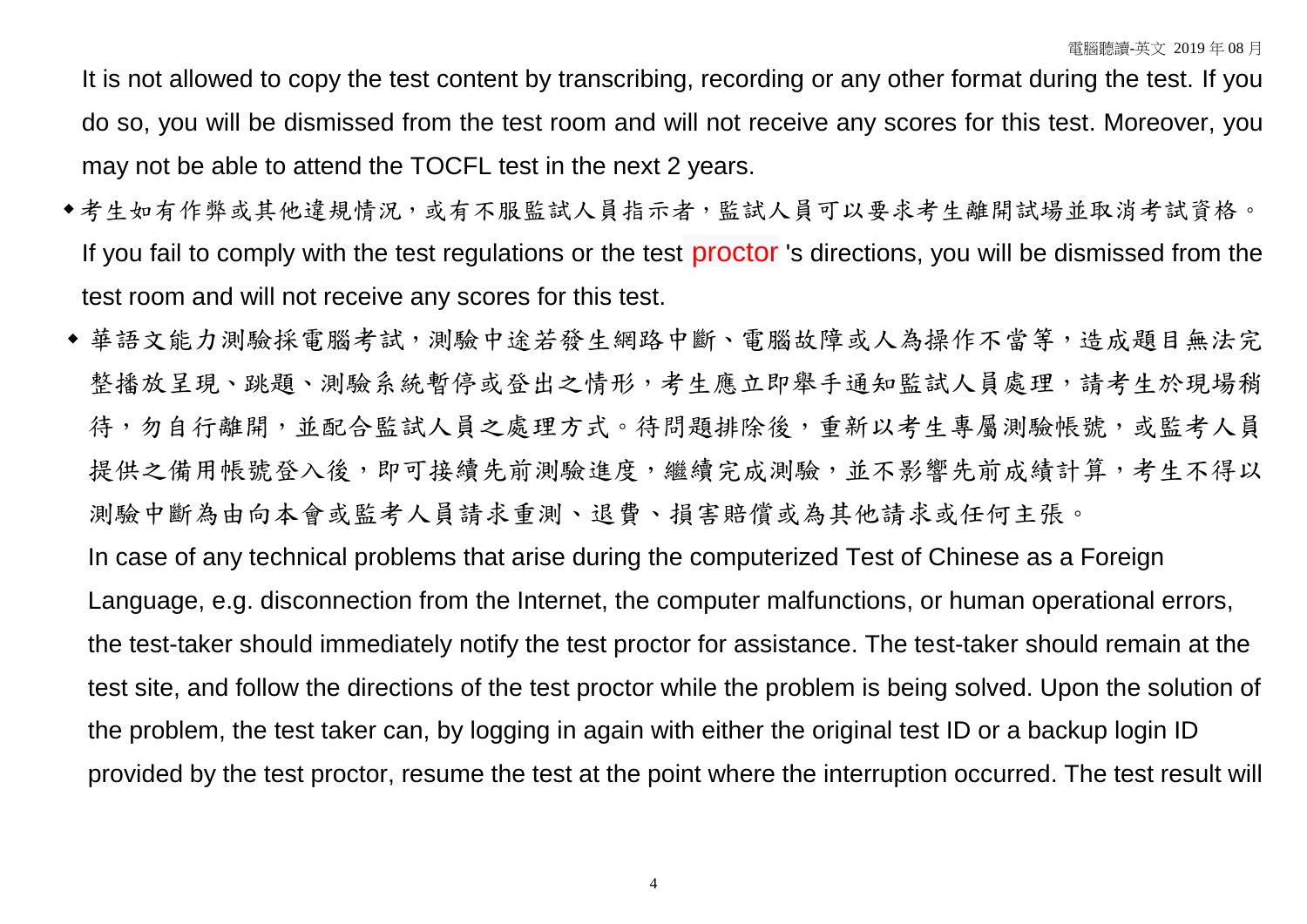not be affected by any means by the interruption. The test-taker may not make any claim to SC-TOP or the test proctor of any right to retake the test, for a refund, or for any form of compensation.

◆ 如遇停電等不可抗拒之因素需中止考試時,本會將另安排其他考試時間及場地,並公布相關考試訊息, 進行補考。若考生無法配合補考時間,可向本會申請退費。

In any case of cancellation and rescheduling of a test due to causes force majeure, SC-TOP will announce the new time and venue of the rescheduled test. The test-taker who finds the new arrangement inconvenient may request a refund of the registration fee.

## 考試結束注意事項 **After the Examination**

◆ 當考生完成測驗時, 電腦螢幕即顯示該次測驗成績, 但若考生在測驗過程中改以備用帳號登入應試, 該 成績不具參考價值。正式成績請以本會報名系統公告之測驗成績及通過等級為準。

The test scores are displayed on the computer screen upon the completion of the test. In the case when the test-taker uses a backup login ID to resume an interrupted test, the scores displayed at the end of the session are not considered official test results. The official test results (the scores and the levels achieved) are as displayed in the SC-TOP test registration system.

結束考試後請立即離開試場,如有違規情況,將取消考試資格,二年內不得再報名參加本測驗。 You must leave the test room immediately once the test is finished. Or you will not receive any scores for this test and may not be able to attend the TOCFL test in the next 2 years.